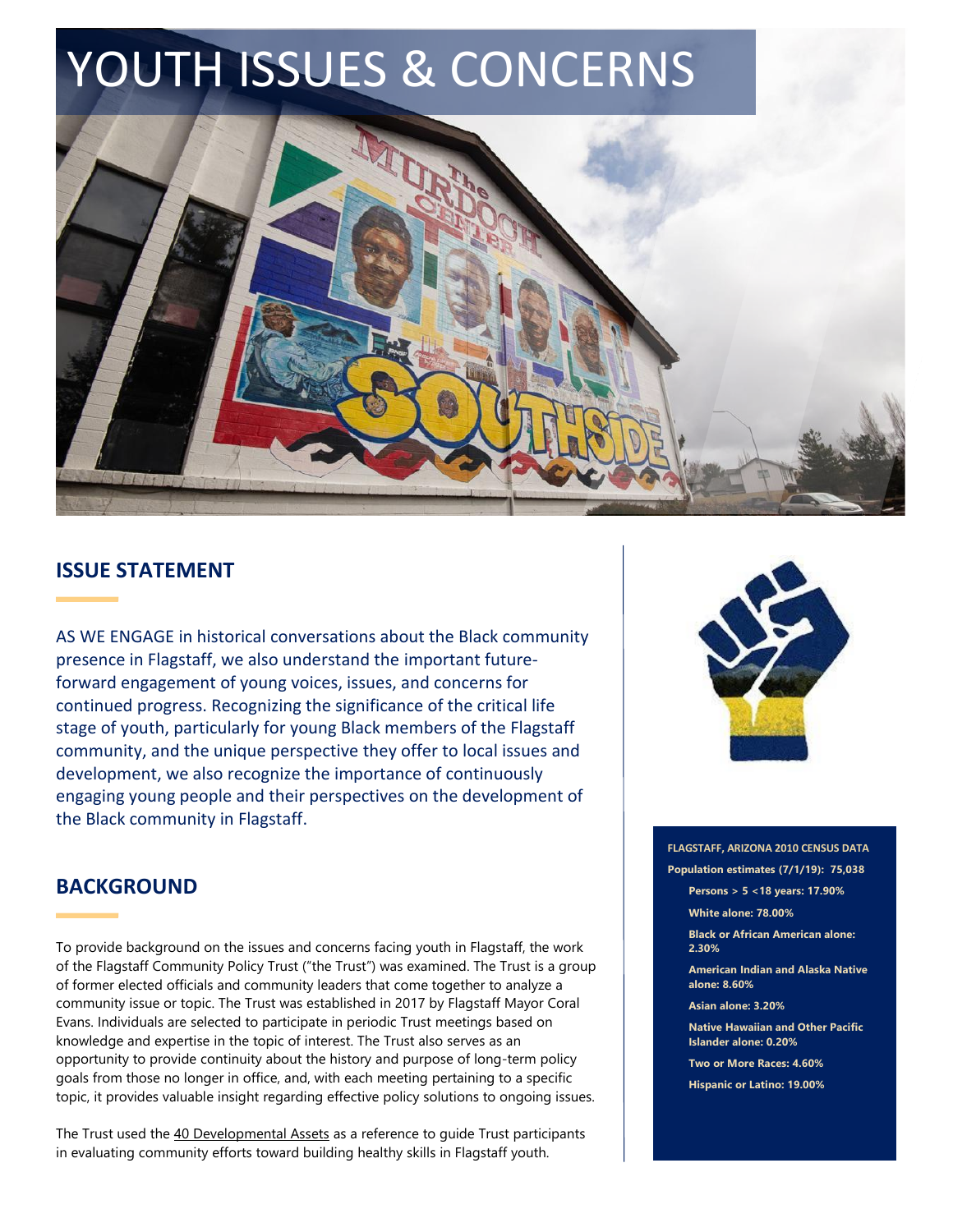# **BACKGROUND (CONT)**

Created in 1990 by the Search Institute, these developmental assets identify a set of skills, experiences, relationships and behaviors that enable youth to grow into successful, healthy, adults. The Developmental Assets framework is initially divided into two categories, External and Internal. Each category is further divided into more specific assets. This asset framework helps users assess the needs of youth in their respective communities.

The members of the Trust who participated in a specific conversation on Youth Opportunities and Challenges were:

- Dan Musselman Deputy Chief for the City of Flagstaff Police Department.
- Donnie Jones Sunnyside Neighborhood Association
- Mayor Coral Evans Mayor of Flagstaff, was formerly Vice Mayor, a former City Council Member, and founder of the Policy Trust.
- Danny Neal Retired Director of the Hal Jensen Recreation Center.
- Stephanie Jefferson Board Member for the Sunnyside Neighborhood Association.
- Peter Van Wyck Regional Director for "First Things First"
- The Hon. Margaret McCullough, Presiding Judge of Coconino County Juvenile Court
- Amanda Kristinat CEO of the Boys and Girls Club of Flagstaff.
- Liz Archuleta Chair of the Coconino County Board of Supervisors, District #2
- Bryon Matsuda Director of Coconino County Juvenile Court Services.
- Kara Kelty Clerk for FUSD & former Flagstaff City Council Member

## **CONTEXTUALIZATION**

In a report from the Youth Opportunities and Challenges meeting of the Trust, it was shared that while Trust participants generally agreed that Flagstaff has done "great work giving youth the tools, programs and attention they need to help them succeed in life," there was also a need to acknowledge that "more work is needed to ensure all Flagstaff youth are cared for and fully represented in the community. Specific challenges faced by Flagstaff youth included:

- 1. Family Experience
- 2. Economic Challenges, and
- 3. General Inclusiveness

Recommended solutions included increased communication, positive community attitudes and influence, education and educational opportunity, family support, and increased outreach. One of the two strongest recommendations brought forward during the discussion was the re-establishment of the City of Flagstaff Youth Commission; in 2019 the Flagstaff City Council began discussions to reestablish the committee, and formally moved forward with that action in Spring 2020. The second key recommendation was the establishment of an effort to secure assets for our community youth based on the 40 developmental assets model.

# **DATA**

**FUSD Demographics by Sex**

Male: 52.1%

Female: 47.9%

### **Socioeconomic Demographics**

\* 40.7% of students in the district receive Free and Reduced-priced Lunch (FRPL) *[The data for this corresponding statistic were not broken down by ethnicity]*

### **Demographics (Disciplinary)**

\* Black students comprised 2% of the total in school suspensions, 2.2% of out of school suspensions, and 3.5% referrals to law enforcement, and 0.0% of expulsions across the district.

\* Biracial/Multiracial comprised 8.1% of in school suspensions, 5.7% of out of school suspensions, 1.7% of referrals to law enforcement, and 13.3% of expulsions across the district.

### YOUTH ISSUES & CONCERNS QUICK FACTS:

**Academic Enrollment**

- ➢ Of the 46 students who enrolled in Algebra I in 8th grade, 0.0% were Black
- Of the 56 students enrolled in Calculus, 0% were Black
- ➢ Of the 558 students who enrolled in Chemistry, (1%) were Black
- ➢ Of the 178 who enrolled in physics, (1%) were Black
- ➢ Of the 42 students who took the SAT/ACT tests, 0.0% were Black